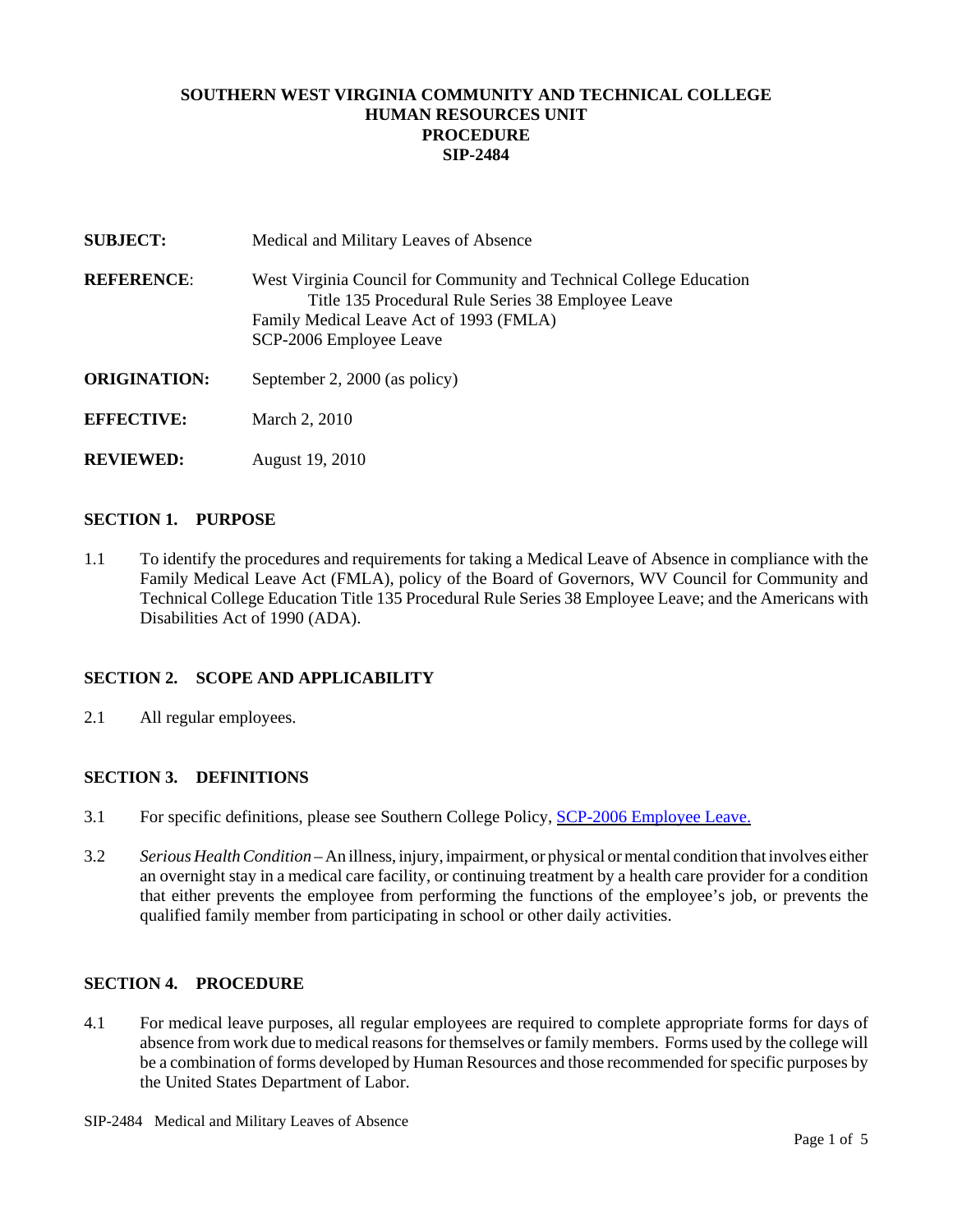- 4.1.1 Except in an emergency, medical leave request forms are required to be completed and approved prior to the beginning of the leave period.
- 4.1.2 The type of forms required depends upon the number of consecutive (full or partial) days of absence for medical reasons. Forms are required regardless of whether the consecutive days of absence are taken as sick leave, annual leave, compensatory time, or unpaid leave. For purposes of determining required forms, holidays and days off during a compressed work week schedule that occur during a period of medical leave are counted in the number of consecutive days of absence.
	- 4.1.2.1 Absence of five (5) or fewer consecutive (full or partial) days (one work week or less) Requires a Leave Request or Faculty Absence Report form.
	- 4.1.2.2 Absence consisting of six (6) to ten (10) consecutive (full or partial) days (more than one work week but no more than two) – Requires a Return to Work Authorization/Medical Release form (in addition to the Leave Request or Faculty Absence Report form).
	- 4.1.2.3 Absence of more than ten (10) consecutive (full or partial) days (more than two work weeks) – Requires completion of a Request for Medical Leave of Absence and either a Certification of Health Care Provider for Employee's Serious Health Condition (DOL Form WH-380-E) or a Certification of Health Care Provider for Family Member's Serious Health Condition (DOL Form WH-380-F).
- 4.2 The President or President's designee has the final authority for approval or denial of Medical Leave of Absence.
- 4.3 Medical Leave of Absence is granted for a particular period of time with a specific beginning and end date. These dates are determined based upon medical necessity as determined by appropriate Certification form (as stated in Section 4.3.2.3). A Medical Leave of Absence may be approved in thirty day increments when circumstances support incremental certification by the treating licensed physician.
- 4.4 While on approved Medical Leave of Absence the employee is required to continue payment of his or her respective proportionate share of health/hospitalization/life/prescription drug insurance coverage premium cost. If the approved Medical Leave of Absence continues after 12 consecutive months, the employee may be required to pay the full cost of insurance coverage.
- 4.5 All employee medical leave, whether intermittent or for an extended period, will count toward the number of days/weeks allowed under the FMLA.
- 4.6 If an extension of leave becomes necessary, a new Request for Medical Leave of Absence and a new Certification form (as stated in Section 4.3.2.3) must be submitted prior to the expiration of the current approved leave.
- 4.7 Prior to returning to work, the employee must have his or her physician complete and sign Southern's Return to Work Authorization/Medical Release form. When possible the employee should return this form to the Human Resources Office before the expiration of the current approved leave.

# **SECTION 5. BACKGROUND OR EXCLUSIONS**

- 5.1 None.
- SIP-2484 Medical and Military Leaves of Absence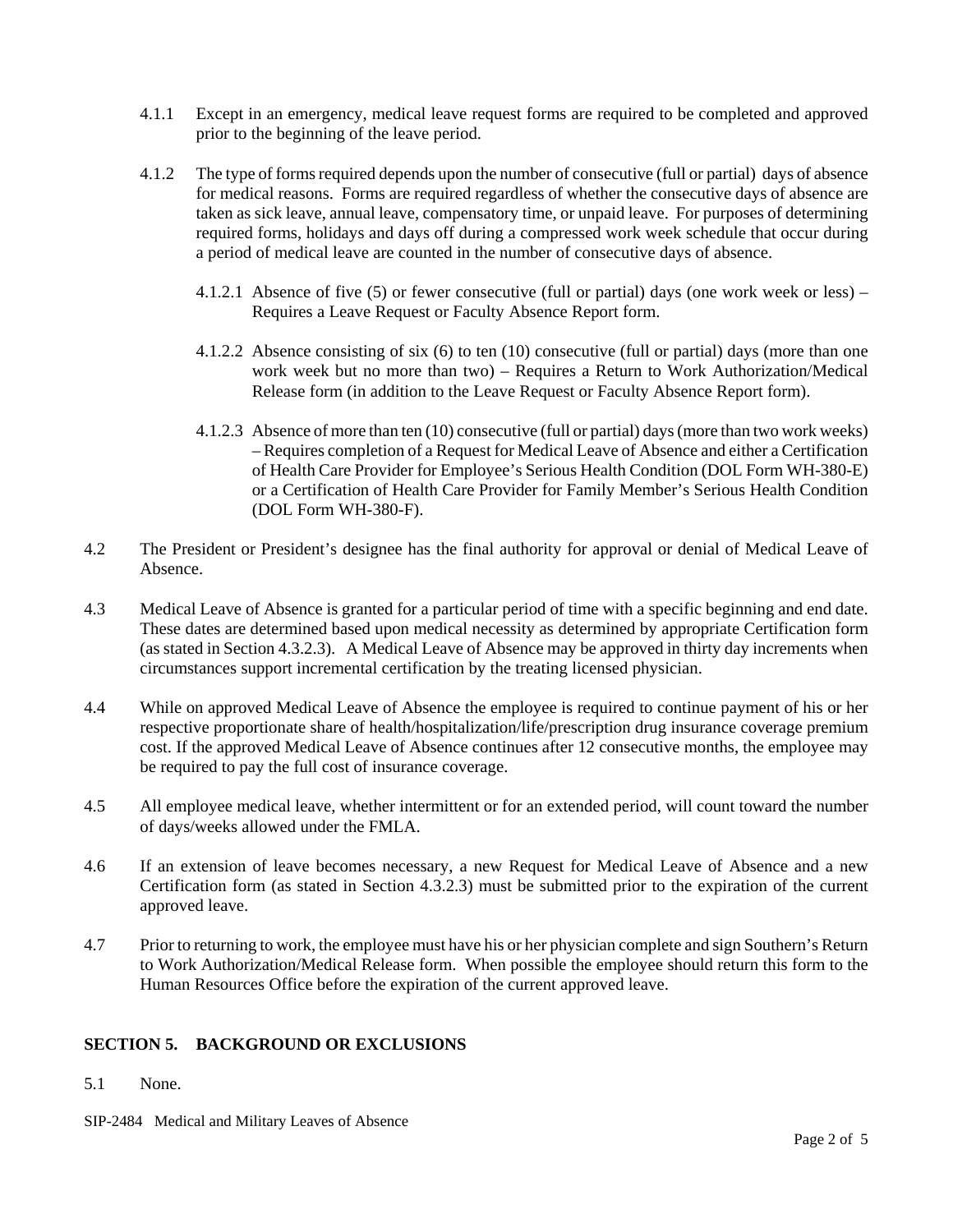### **SECTION 6. GENERAL PROVISIONS**

- 6.1 Southern understands the importance of health and family issues in today's work force. Because our employees may find it necessary to take leave from their jobs for a temporary period to address certain family responsibilities or their own serious health conditions, Southern hereby establishes its Medical Leave of Absence Procedure.
- 6.2 In order to make sound and appropriate decisions regarding medical leave of absence employees must obtain beginning date, diagnosis, prognosis, and expected dates of return to work from a licensed treating physician. Southern will follow all applicable laws in regard to medical leave under state or federal rules, such as Worker's compensation, Family Medical Leave Act (FMLA), and the Americans with Disabilities Act (ADA). Supervisors are not allowed access to medical specific information about employees. All employee medical information is kept in strict confidentiality according to applicable privacy laws and regulations. Any employee who, through the course of performing their job, obtains knowledge of another employee's medical information is required to maintain strictest confidentiality. Medical information is to be forwarded to the Human Resources Office for appropriate record keeping.
- 6.3 FMLA provides a Military Family Leave Entitlement to eligible employees for certain qualifying exigencies and also a special leave entitlement for an eligible employee to care for a covered servicemember. Employees seeking leave for reasons related to military services for themselves or family members are to contact the Human Resources Office.

# **SECTION 7. RESPONSIBILITIES AND PROCEDURES**

- 7.1 Supervisor:
	- 7.1.1 Is responsible for consistent application of this policy and for ensuring the appropriate leave request(s) and/or medical leave of absence forms are completed in a timely manner for employees reporting to them.
	- 7.1.2 After six (6) to ten (10) consecutive (full or partial) days of absence (more than one work week but no more than two) for medical reasons, must have the employee complete a Return to Work Authorization/Medical Release form. Supervisor must forward the completed form to the Human Resources Office upon receipt from the employee.
	- 7.1.3 Must notify Human Resources Office of a medical absence of any employee that is more than ten (10) consecutive (full or partial) days (more than two work weeks).
	- 7.1.4 Must maintain employee confidentiality and must forward all confidential employee medical information to the Human Resources Office.
	- 7.1.5 Is responsible for monitoring employees' leave balance to ensure that an employee has not received an illegal wage in violation of payment beyond accrued leave.
- 7.2 Employee:
	- 7.2.1 Must complete appropriate leave request and medical leave forms. Must obtain the appropriate forms from the Human Resources Office, as far in advance as possible for scheduled medical procedures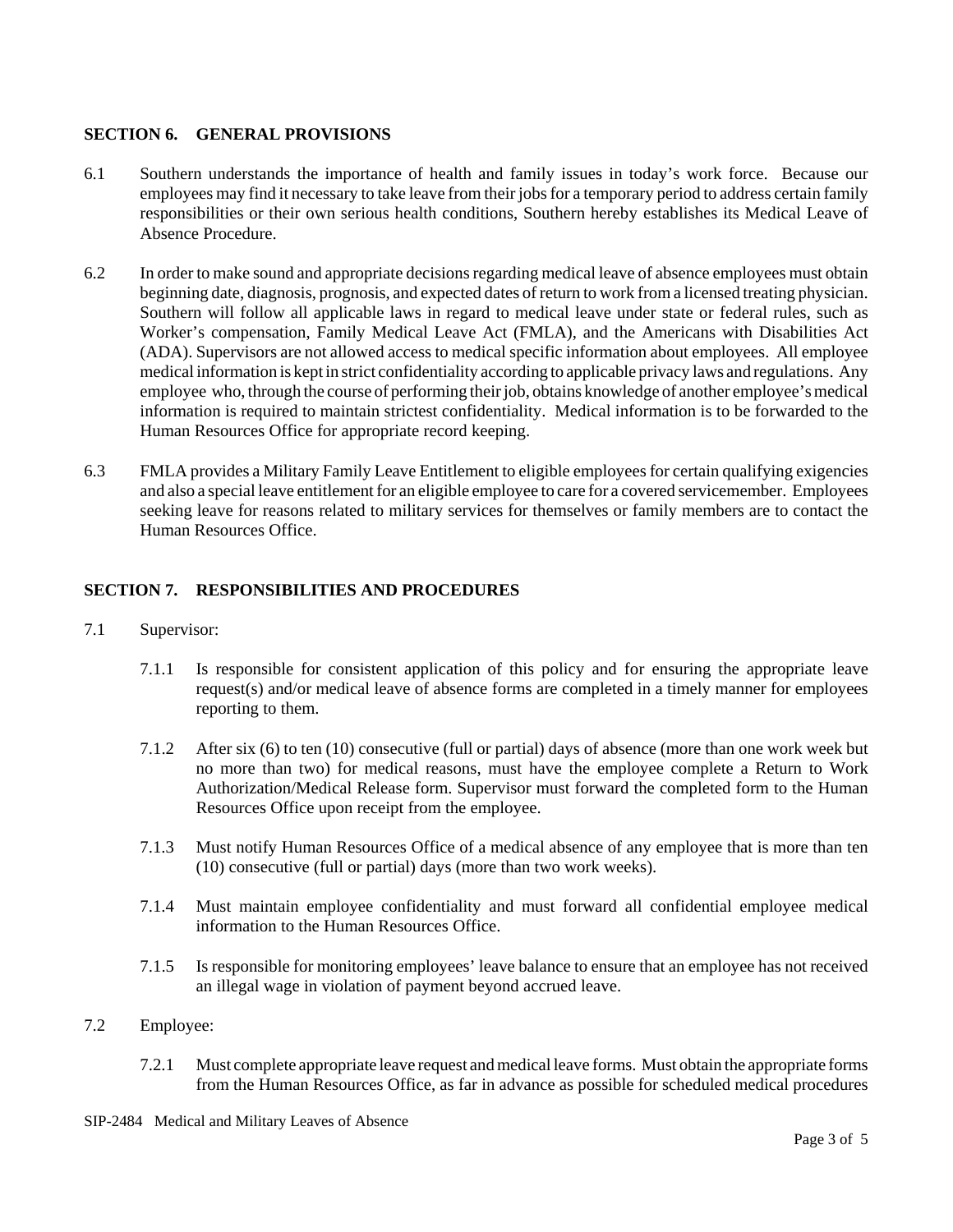requiring more than five (5) consecutive days of absence (more than one work week) from work.

- 7.2.2 Must complete and sign Request for Medical Leave of Absence form and have his/her treating physician complete the appropriate Certification form (as stated in Section 4.3.2.3). Secure immediate supervisor's signature on the Request for Medical Leave of Absence and return both forms to the Human Resources Office.
- 7.2.3 Must have the physician complete and sign the Return to Work Authorization/Medical Release Form and deliver to the Human Resources Office prior to returning to work.
- 7.3 Human Resources:
	- 7.3.1 Upon notification by the supervisor, will forward a Return to Work Authorization/Medical Release form to the employee who has six (6) to ten (10) consecutive days of medical absence (more than one work week but no more than two) for completion prior to returning to work. Upon notification of supervisor, will forward to the employee all appropriate forms necessary to request a Medical Leave of Absence for absence taken for medical reasons of more than ten (10) consecutive days (more than two work weeks).
	- 7.3.2 Will review incoming Medical Leave of Absence requests for completion and calculate remainder of leave balances (if applicable) and present leave request to the President or President's designee for consideration.
	- 7.3.3 After decision of the President or President's designee, communicate approval/denial of Medical Leave of Absence to employee and supervisor.

### **SECTION 8. CANCELLATION**

8.1 None

# **SECTION 9. REVIEW STATEMENT**

9.1 Procedure converted from Policy on March 2, 2010.

**Attachments:** Leave Request form Packets:

Non-Faculty:

Medical Leave Employee Medical Leave for Family Member Military Leave for Covered Service Member Military Leave for Qualifying Exigency

Faculty:

Medical Leave Faculty Employee Medical Leave Faculty for Family Member Military Leave Faculty Covered Service Member Military Leave Faculty Qualifying Exigency